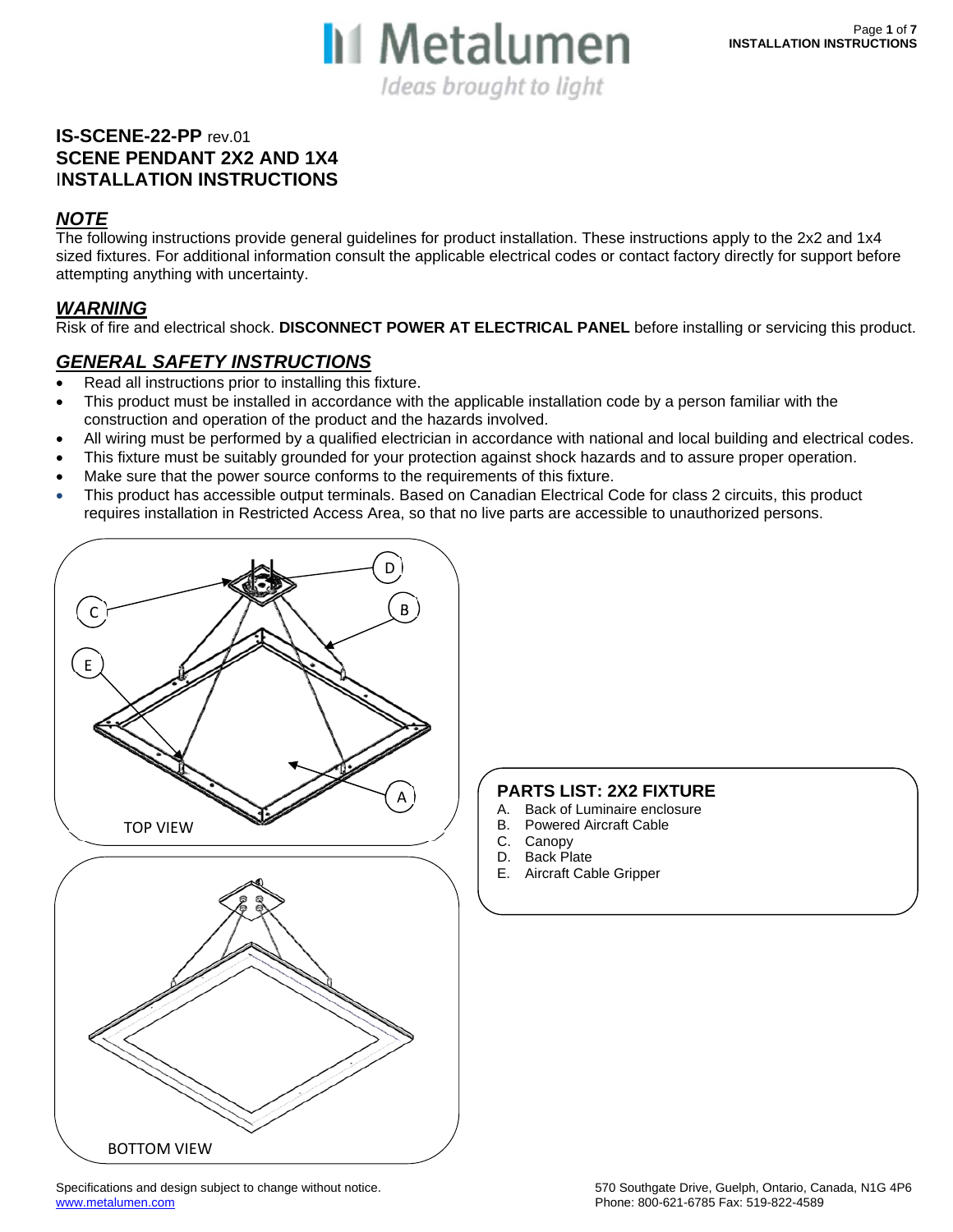$\mathbf{u}$  is interaction Ideas brought to light

# **NOTE:** 2 POWER CANOPY SHOWN.C D B A E TOP VIEW BOTTOM VIEW

#### **PARTS LIST: 1X4 FIXTURE**

- A. Back of Luminaire enclosure
- B. Powered Aircraft Cable
- C. Canopy
- D. Back Plate
- E. Aircraft Cable Gripper

WIRE

### **WIRING DIAGRAM**



BLACK – LINE<br>WHITE – NEUTRAL<br>BARE – GROUND

 $VIOLET - DIM(+)$ 

 $-$  DIM $(-)$ 

ENTRY 5 LEADS

GREY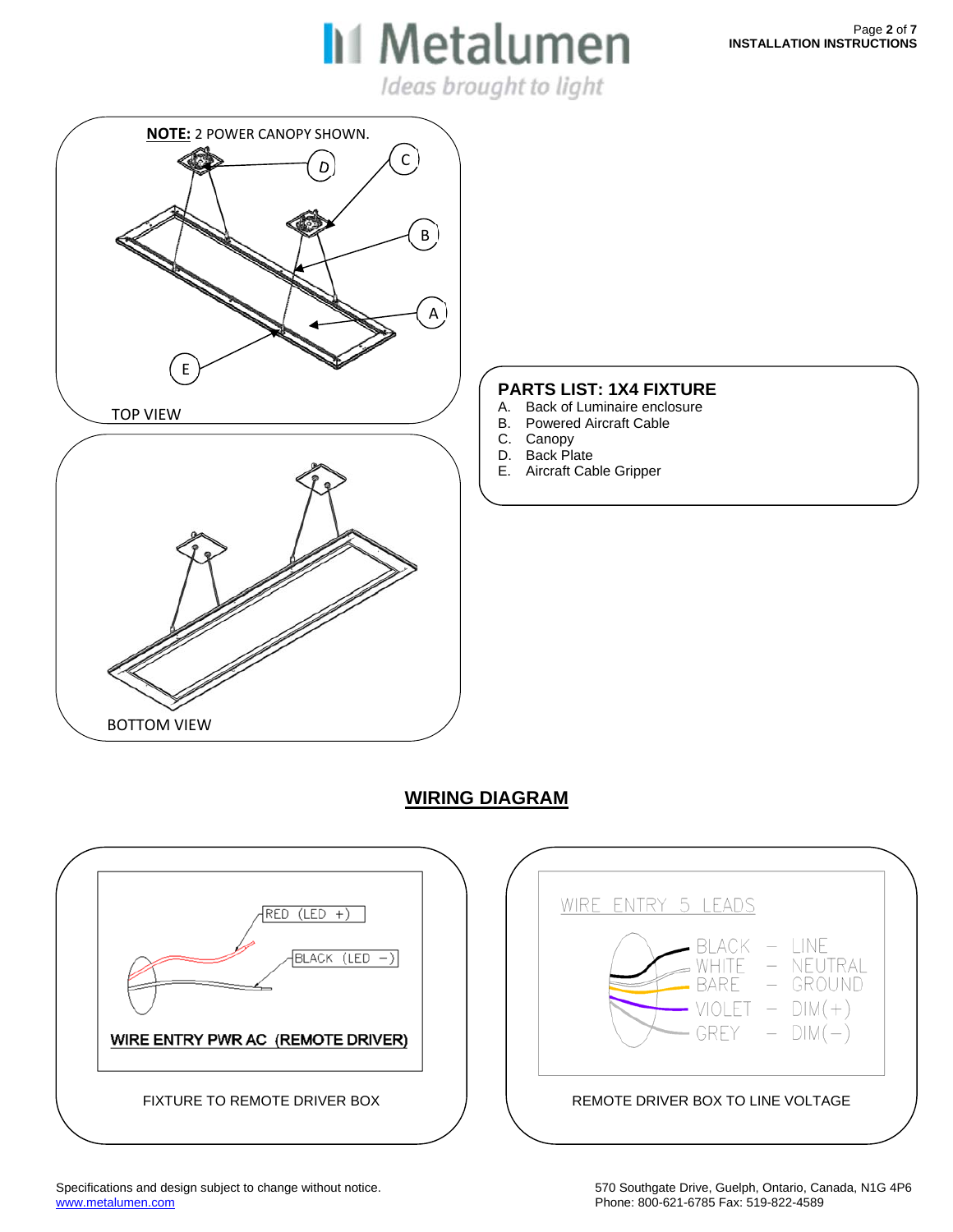

### **INSTALLATION STEPS**



**Step 4:** Connect remote driver box to line voltage. Refer to wiring diagram on pg.2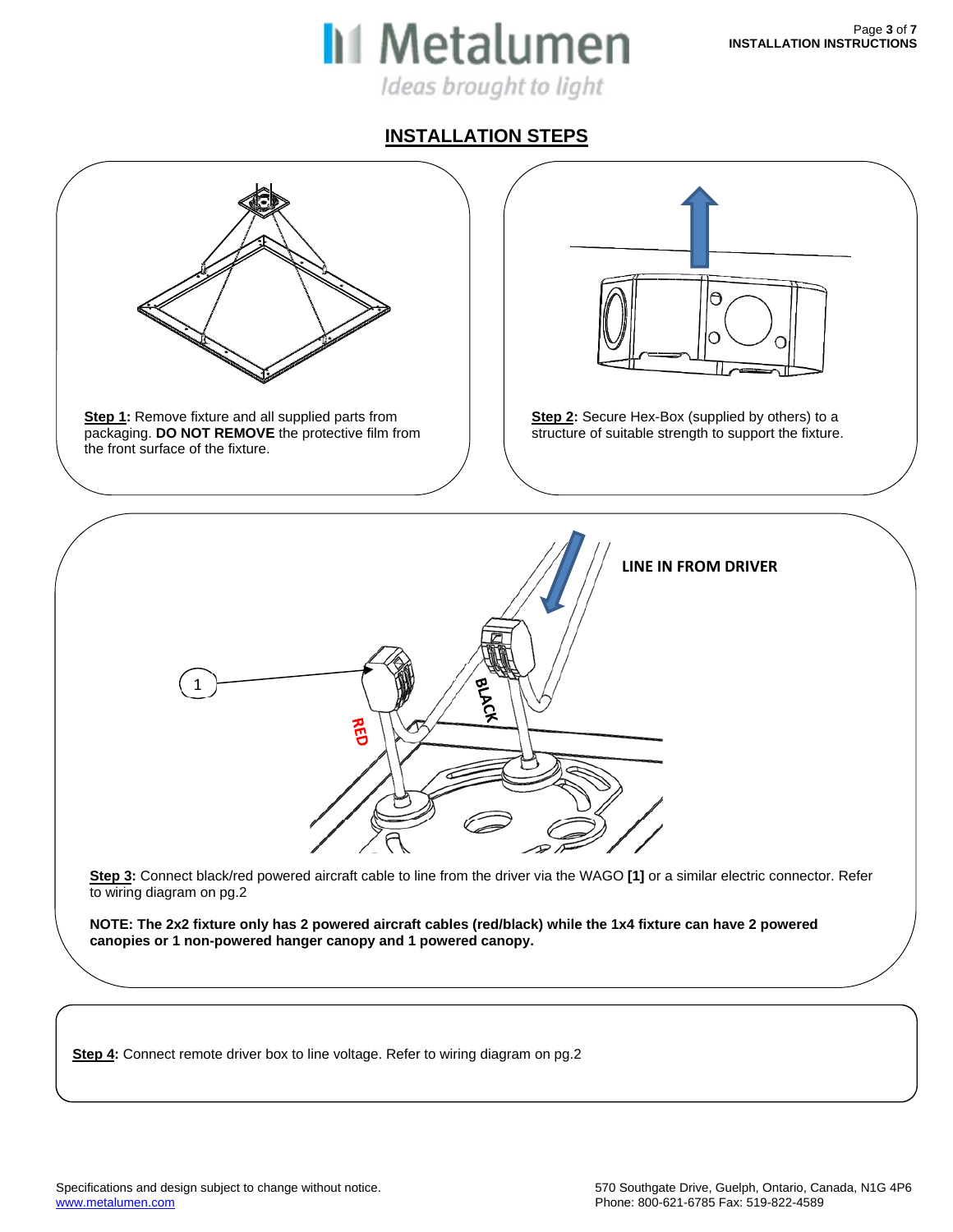**II** Metalumen

**Step 6:** Raise canopy towards ceiling and attach to base plate using 4 end caps **[1]**.  $\boxed{1}$ Step 5: Remove end caps and lower canopy towards the fixture. Attach baseplate to the hex-box. **NOTE: Raise fixture so as to provide enough slack in the cables to be able to lower the canopy To Remote Driver**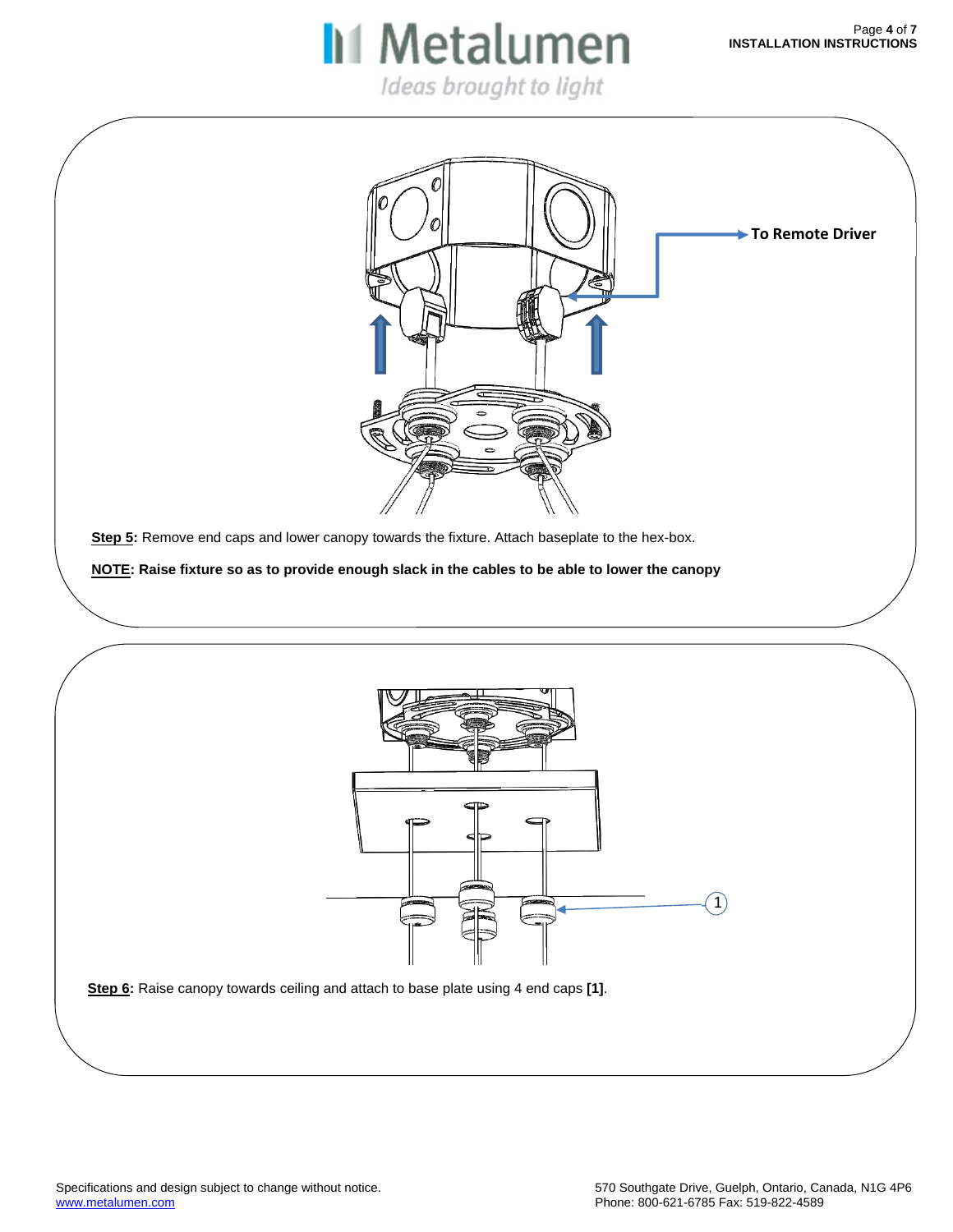# **II** Metalumen

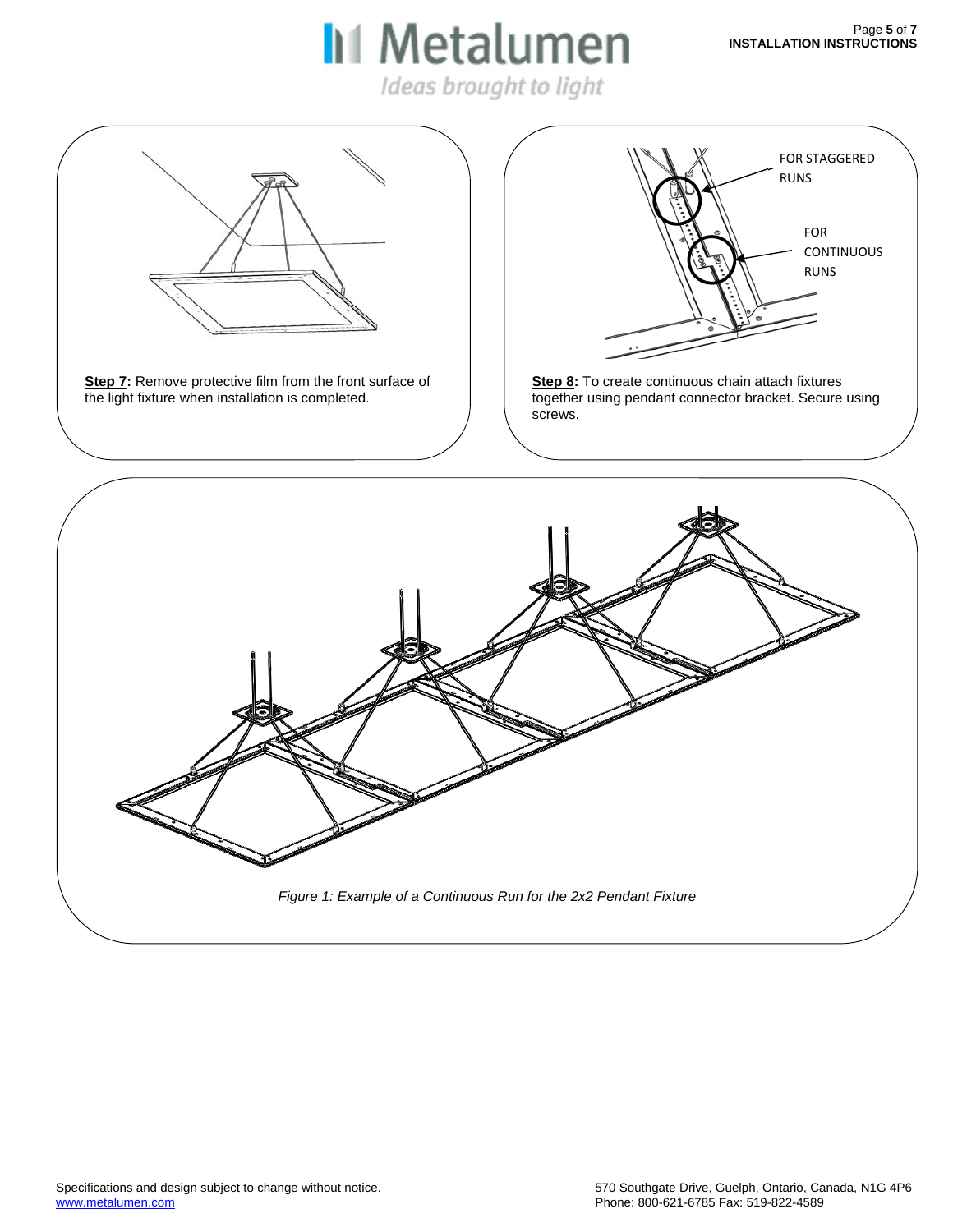# **II** Metalumen